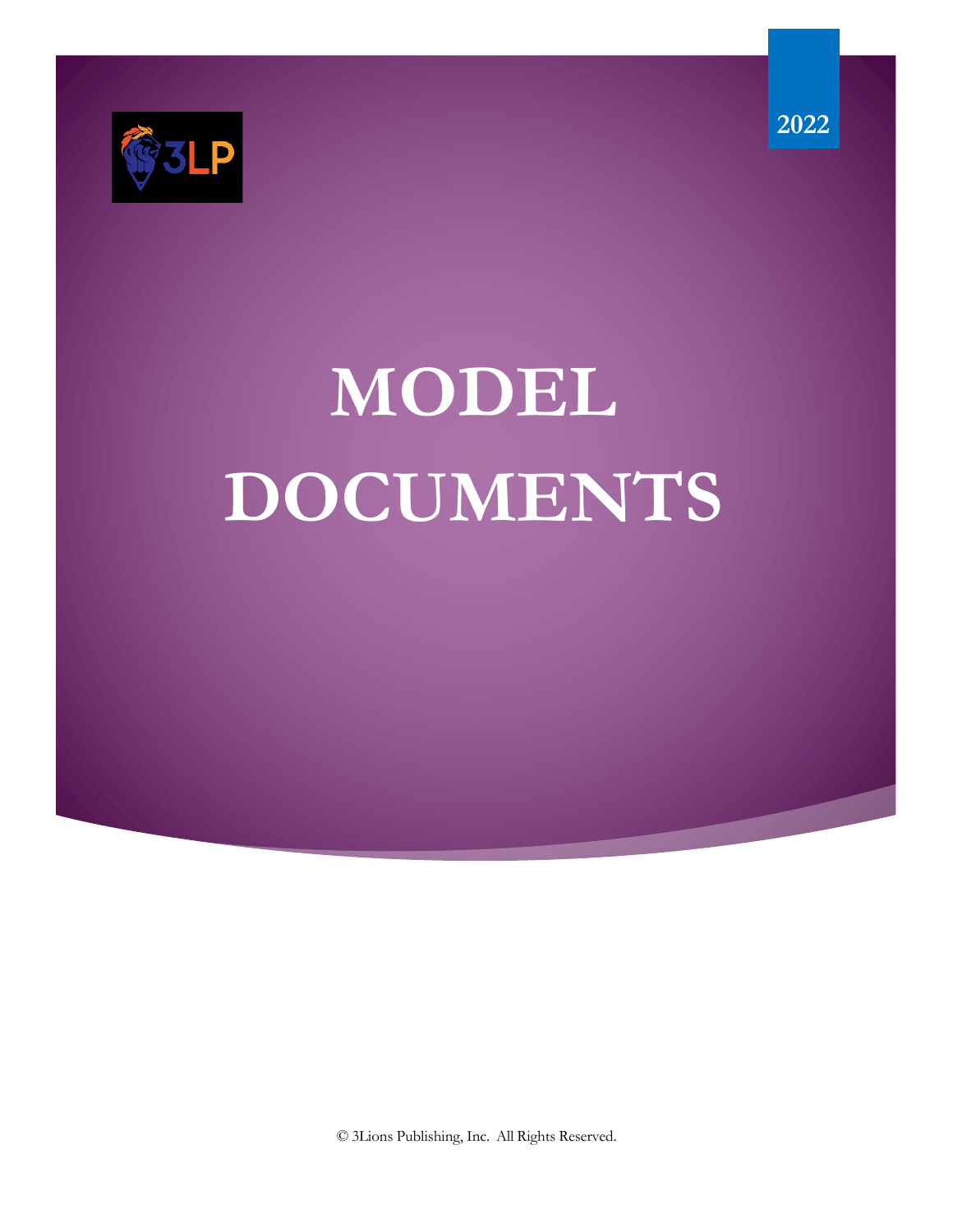## **Table of Contents**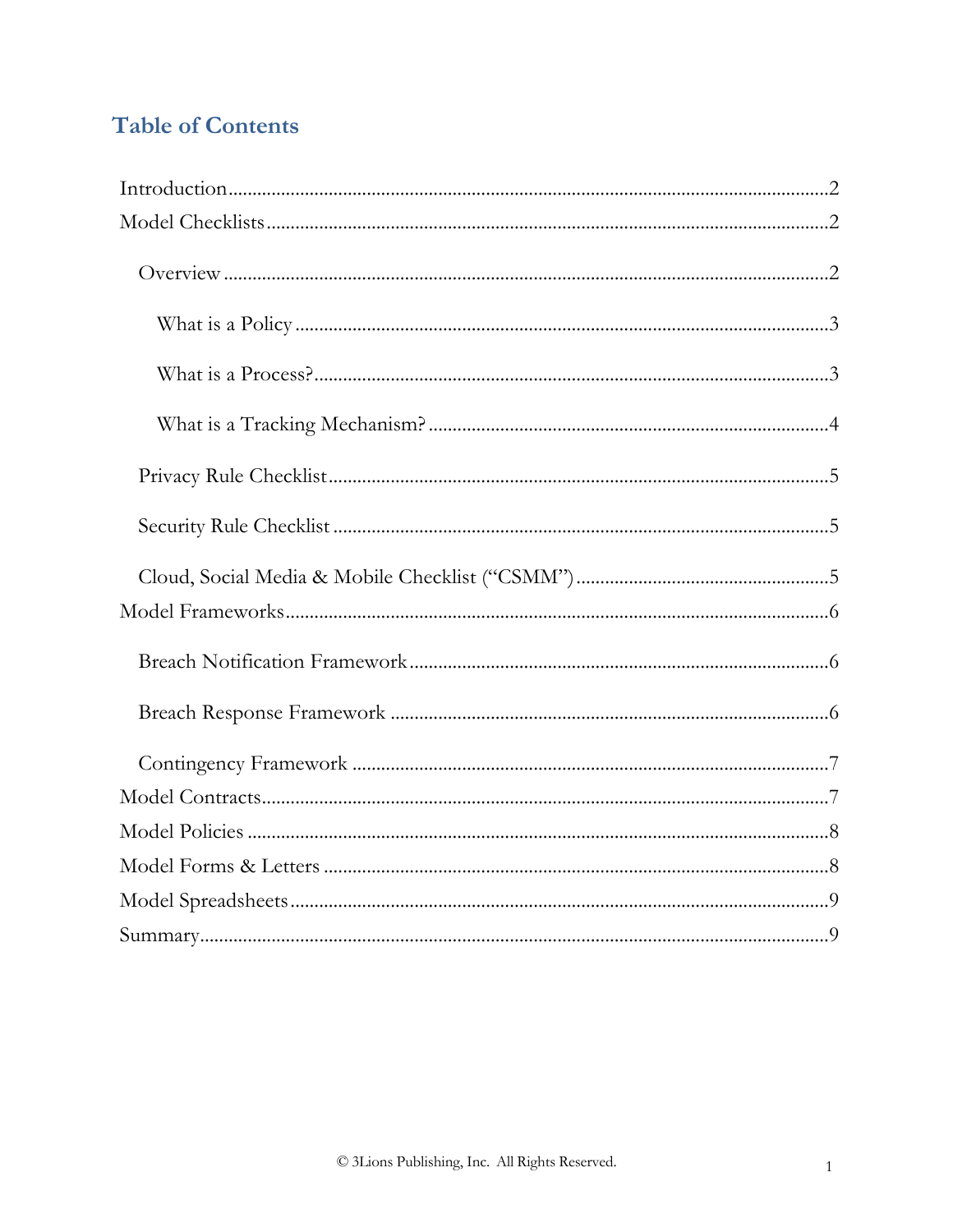## **Introduction**

Our Subscription Plans contains a significant number of model documents, including various tools and templates, that help you comply with the Rules. This Datasheet describes many of the model documents that are available, but it is not exhaustive. We continuously innovate and add to our model document library in order to increase the value of our Subscription Plan to customers.

### **Model Checklists**

As discussed below our Subscription Plan delivers the following Checklists: (1) Privacy Rule; Security Rule; and (3) Cloud, Social Media & Mobile. Our HIPAA checklists and Frameworks provide you with step-by-step guidance regarding the "big concepts" contained within the Rules. For example, our Privacy Rule and Security Rule checklists provide for each requirement of the respective Rules: (1) a policy; (2) a suggested set of processes that underpin each policy; and (3) suggested tracking mechanisms that capture process results.

### **Overview**

This begs the question, what do we mean by a checklist, and more specifically in this context, a legal/compliance checklist? The short answer is that it is a way to "attack" problems or issues. Checklists have been widely adopted across industries (e.g., aviation) and are now becoming acclaimed in the practice of medicine. Our Checklists combine reusable solutions with analysis patterns, research, useful organizational techniques, and specific examples of successful approaches; it is like having your own personal library, which can be tailored specifically for your experience and organization.

Our Checklists are intended to provide guidance, including suggested *policies, processes, and tracking mechanisms* that enable you to make sense out of this new terrain. They are intended as a knowledge transfer vehicle to allow you to derive the HIPAA compliance solution that works best within your organization. Our Checklists will "walk you through" the relevant statutory/regulatory sections of the HIPAA Rules, highlighting the policies, processes and tracking mechanisms required at a granular level.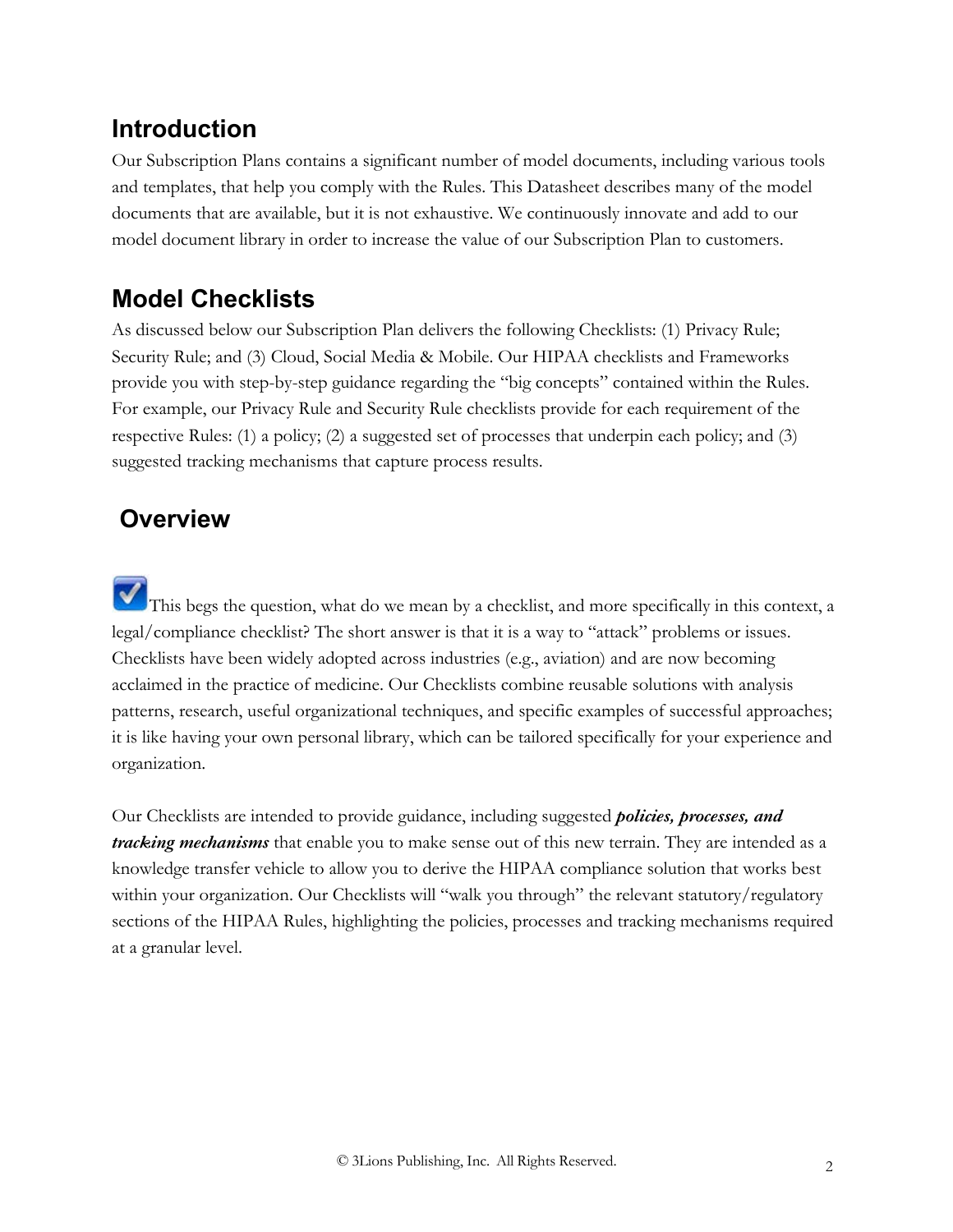

#### **What is a Policy**

The word "policy" can be used in so many ways that it bears some exploration, especially regarding HIPAA regulatory compliance. We often talk of "developing a policy," or of "implementing a policy" or "carrying out a policy." For example,  $45 \text{ CFR } (164.530 \text{ (i)})(1)[3]$  states as follows:

**Standard: Policies and procedures.** A covered entity must implement policies and procedures with respect to protected health information that are designed to comply with the standards, implementation specifications, or other requirements of this subpart and subpart  $D$  of this part.

Notice that the standard above makes a distinction between policies versus procedures. In general, think of a "policy" as a purposeful set of decisions or actions usually in response to a problem that has arisen. From a compliance perspective, a policy is a set of statements, including decisions and actions regarding what an organization intends to do in order to meet its regulatory requirements (e.g. see our Breach Notification Policy). A policy indicates *what* an organization intends to do and is often used as a communications vehicle of that intent.

#### **What is a Process?**

A process is a repeatable series of steps that are accomplished over time. From a HIPAA regulatory compliance perspective, processes are how policies get implemented. Policies without processes are nothing more than empty promises and will not prevent serious compliance liability. HHS will require evidence of policies and processes. For example, the *Privacy Rule* in section 45 CFR  $(164.530)$  (b)(1) states the training requirement as follows:

<sup>1</sup> This is the Compliance Equation® in graphical format. If each requirement of a regime satisfies the equation, then your organization is in compliance with that requirement by definition. The equation is axiomatic and applies to any regulatory regime.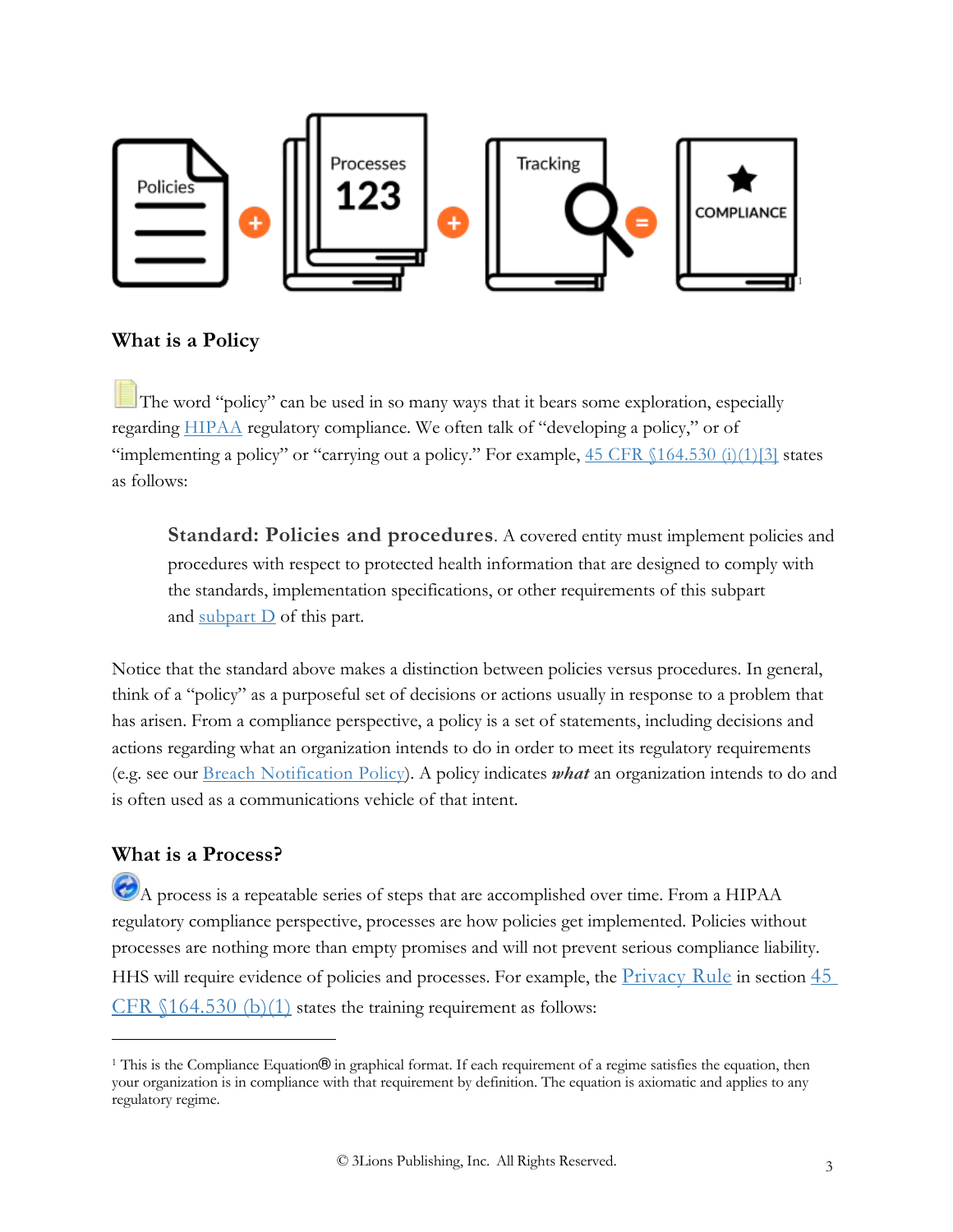**Standard: Training.** A covered entity must train all members of its workforce on the policies and procedures with respect to protected health information required by this subpart and subpart  $D$  of this part, as necessary and appropriate for the members of the workforce to carry out their functions within the covered entity.

The requirement expressly states that the training must cover both your organization's policies with respect to the **Privacy Rule** and your underlying processes. Notice that nothing in the standard indicates how the required training should be carried out. The training standard has a corresponding implementation specification that reads as follows:

#### (2) **Implementation specification: Training.**

(i) A covered entity must provide training that meets the requirements of paragraph (b)(1) of this section, as follows:

(A) To each member of the covered entity's workforce by no later than the compliance date for the covered entity;

(B) Thereafter, to each new member of the workforce within a reasonable period of time after the person joins the covered entity's workforce; and

(C) To each member of the covered entity's workforce whose functions are affected by a material change in the policies or procedures required by this subpart or subpart D of this part, within a reasonable period of time after the material change becomes effective in accordance with paragraph (i) of this section.

(ii) A covered entity must document that the training as described in paragraph (b)(2)(i) of this section has been provided, as required by paragraph (j) of this section.

Again, although the implementation specification speaks to when training is required and the fact that it must be documented, it does not prescribe how your training should be conducted.

Your *training process* is the vehicle used to specify, with a degree of detail and rigor, how your training will be carried out (e.g. formal classroom training, audited video training, self-help training, etc.).

#### **What is a Tracking Mechanism?**

A tracking mechanism is a way to keep track of process results. For example, QuickBooks is a tracking mechanism for accounting data and processes. You must be able to track the results of your compliance processes if you hope to provide *Visible Demonstrable Evidence* ("VDE") that you are meeting regulatory requirements. Your HIPAA training policy indicates your compliance training intentions; your training process is how you go about fulfilling those intentions; and your tracking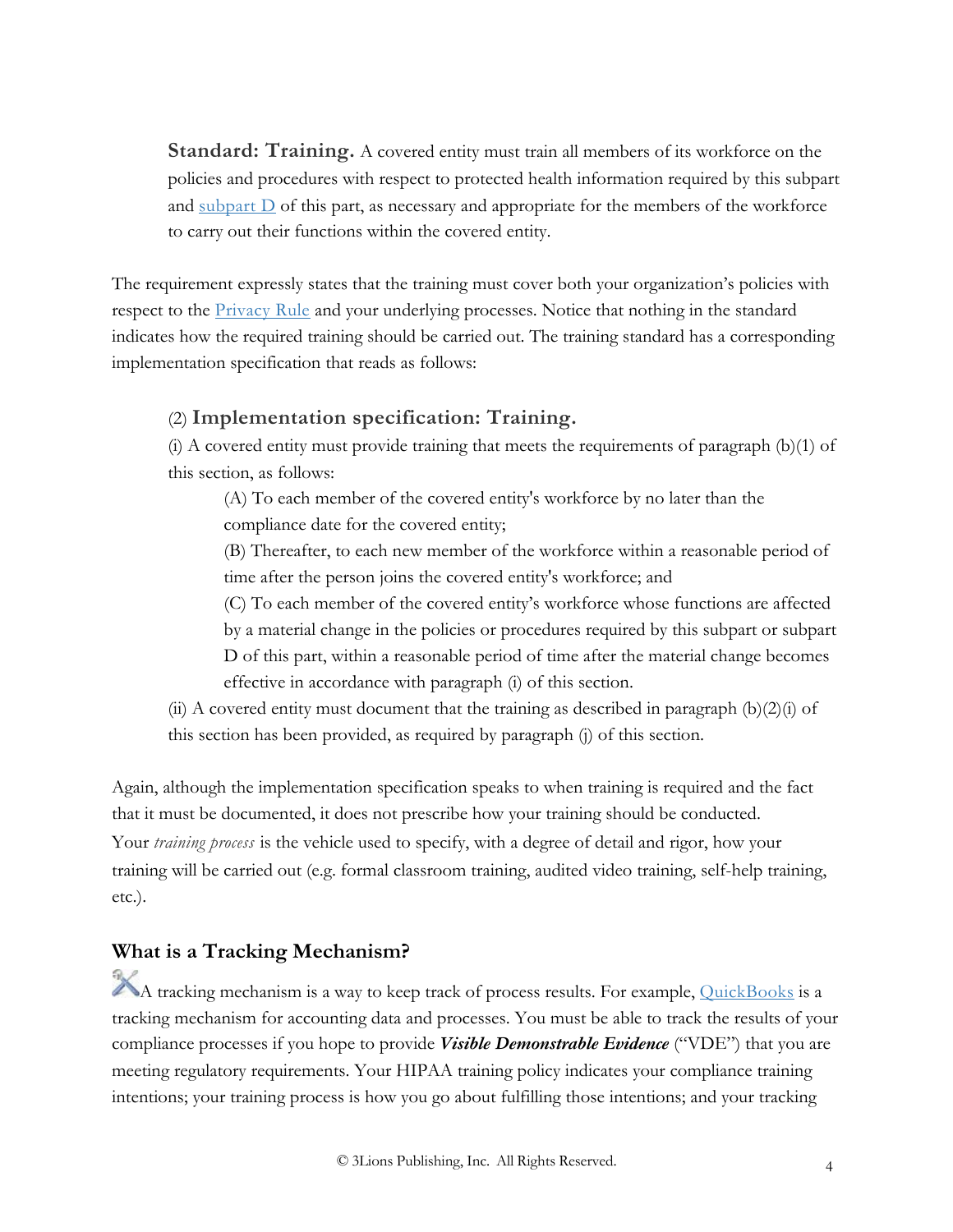mechanism must capture the results of your training process (i.e. how well you did in meeting your intentions). HHS will likely want to see evidence of all three components, *but if you cannot show process results, then your entire training initiative is likely to be suspect*.

There are many compliance processes that require tracking within the Privacy rule including, but not limited to the following:

- 1. patient privacy notice provisioning process;
- 2. patient authorization process;
- 3. patient restriction request process;
- 4. patient complaint process;
- 5. patient record access request process; and
- 6. workforce training process.

This "short list" of processes is not exhaustive but rather illustrative of the scope and magnitude of what needs to be tracked to move your organization along the compliance continuum toward full compliance.

How should your compliance processes be tracked? It is no longer reasonable to track compliance processes on paper (if it ever was). You are going to need a suitable Intranet, spreadsheets, and/or HIPAA compliance software to track and report effectively. We recommend the latter because it is the most economically viable option, even for small covered entities and business associates

#### **Privacy Rule Checklist**

Our Privacy Rule Checklist covers all the requirements of the Privacy Rule allowing you to create *Visible, Demonstrable, Evidence* ("VDE") of compliance for requirements of the Rule. We also deliver a scorecard wherein you can grade your organization on its Privacy Rule Compliance.

#### **Security Rule Checklist**

Our Security Rule Checklist covers all the requirements of the Security Rule allowing you to create *Visible, Demonstrable, Evidence* ("VDE") of compliance for each requirement of the Rule. Like the Privacy Rule Checklist, we also provide a scorecard where you can grade your organization on its Security Rule Compliance.

#### **Cloud, Social Media & Mobile Checklist ("CSMM")**

This Cloud Social Media & Mobile Checklist ("CSMM") offers a Compliance Officer CSMM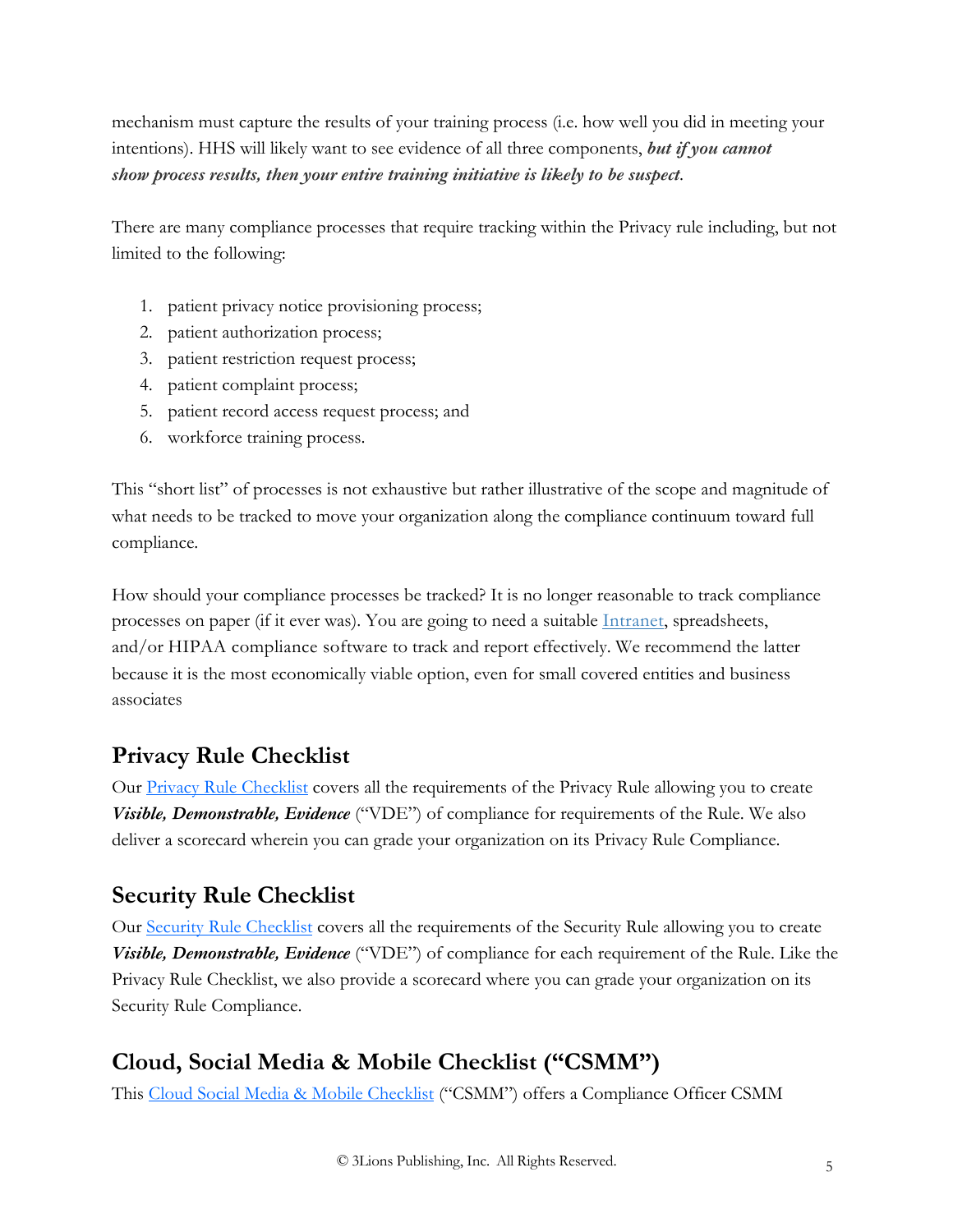HIPAA best practices in this rapidly evolving technological and regulatory landscape. The Checklist should be viewed as an addendum to your existing HIPAA compliance program. It is a different kind of Checklist because it is derived from "first order" requirements contained in the Privacy Rule and the Security Rule. Again, we provide a scorecard wherein you can grade your organization on its CSMM Compliance.

#### **Model Frameworks**

The term "Framework" means a mechanism for "attacking" a compliance problem or issue by providing direction regarding how to think through and solve a problem, based upon the experience of others. Our Compliance Frameworks differ from our Checklists in that the former takes a set of requirements holistically providing the necessary guidance. For example, our Breach Notification Framework addresses the requirements of the Breach Notification Rule as a conceptual whole. This is true of our Breach Response Framework and our Contingency Framework as well. All of our Frameworks come with tools and templates that help you comply with the respective requirements.

Our Frameworks big picture guidance in a slightly different fashion. For example, our Breach Notification Framework walks you through the process of determining when Breach Notification is triggered, and the content required to notify. It also provides the time of notification.

#### **Breach Notification Framework**

Our Breach Notification Framework addresses the requirements of notification that were introduced under the HITECH Act, specifically section 13402. These requirements did not *originally* exist under HIPAA. HHS subsequently (i.e. after the promulgation of the HITECH Act) issued regulations pertaining to Breach Notification in 45 CFR 164 (Subpart D). In general, this is the universe of controlling legal authority, to be supplemented by Federal common law, as Breach Notification cases are heard by the Federal Courts. Our Breach Notification Framework addresses every requirement in 45 CFR 164 (Subpart D).

#### **Breach Response Framework**

Our Breach Response Framework provides organizations of all sizes who experience a breach, the tools to meet the requirements of various federal, state and private regulatory regimes. HIPAA is simply one regulatory regime example. After disasters that result from high profile breaches, organizations are starting to realize that it's not a question of "if" they will experience an attack that leads to a breach, but simply "when." Despite this realization most, C-Suite participants are at a loss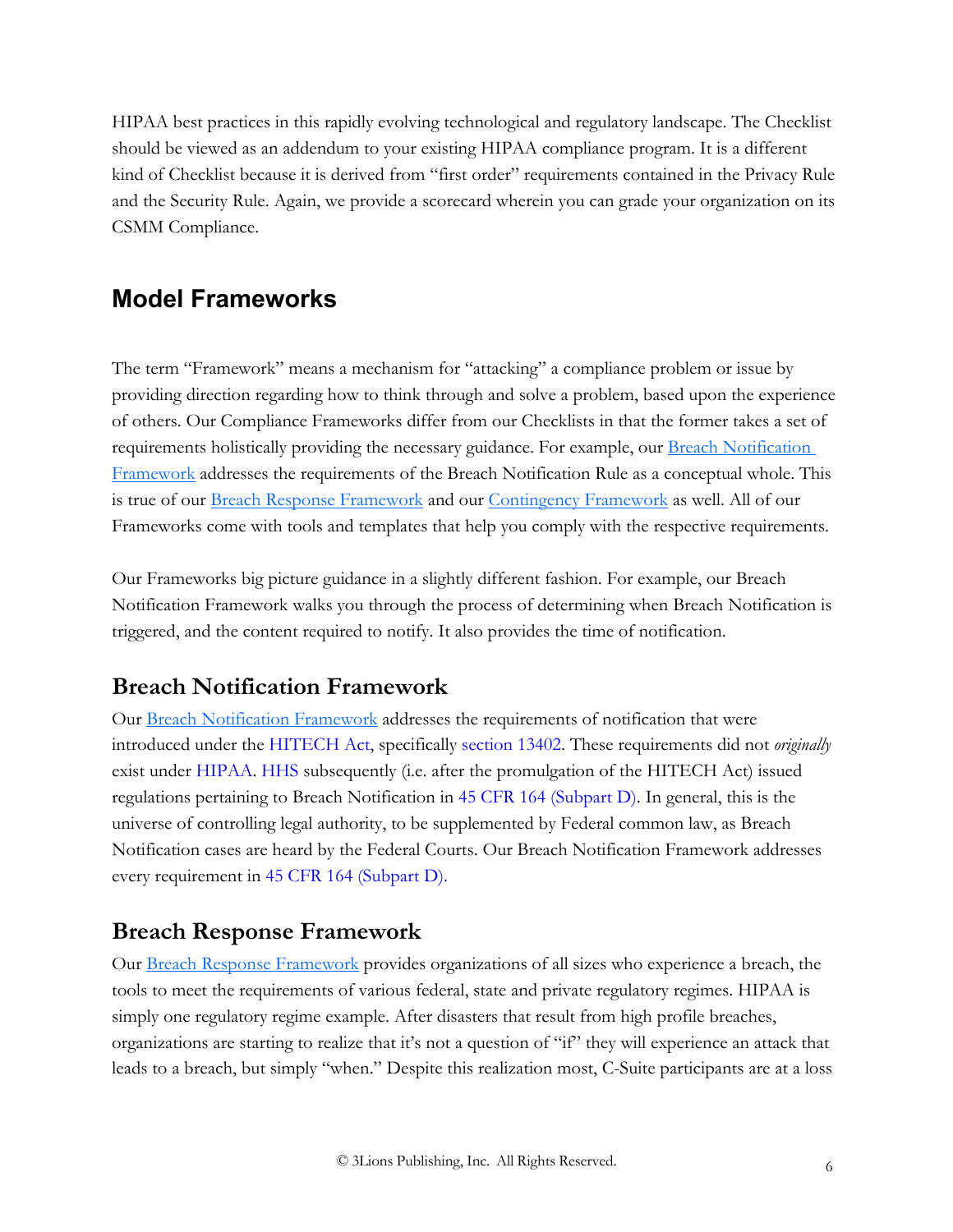as to how to proceed, given their lack of subject matter expertise, and the myriad of options available—from enhancing their cybersecurity fortifications to transferring the risk via insurance.

#### **Contingency Framework**

Our Contingency Framework provides HIPAA stakeholders with the tools to meet requirements of HIPAA's Administrative Safeguards standard  $\langle 164.308(a)(7)(i)$  ("Contingency Standard") and its five implementation specifications ("Controls"). All five Controls fall under §164.308(a)(7)(i)(ii) as follows:

(A) **Data Backup Plan** (**Required**). Establish and implement procedures to create, retrieve and maintain exact copies of electronic protected health information ("ePHI").

(B) **Disaster Recovery Plan** (**Required**). Establish (and implement as needed) procedures to restore any loss of data.

(C) **Emergency Mode Operation Plan** (**Required**). Establish (and implement as needed) procedures to enable continuation of critical business processes for protecting the security of ePHI while operating in emergency mode.

(D) **Testing and revision procedures** (**Addressable**). Implement procedures for periodic testing and revision of contingency plans.

(E) **Applications and data criticality analysis** (**Addressable**). Assess the relative criticality of specific applications and data in support of other Contingency Plan components.

These Controls are now generally referred to as "Business Continuity" across industries and encompass much more than a mere Data Backup Plan.

## **Model Contracts**

As enumerated below our Subscription Plan contains Model Contracts—which are ready-to-go outof-the-box with few changes required. Our Model Contracts each contain an "annotated version" which serves as an educational tool, pointing to the source code of the regulations from which the respective terms and conditions were derived.

- Covered Entity to Business Associate Contract
- Business Associate to Business Associate Contract
- 42 CFR Part 2 Lawful Holder contract

Our Model Contracts were prepared by our CEO, who is a recognized national authority on HIPAA. They contain all the necessary regulatory language, and other helpful language that you are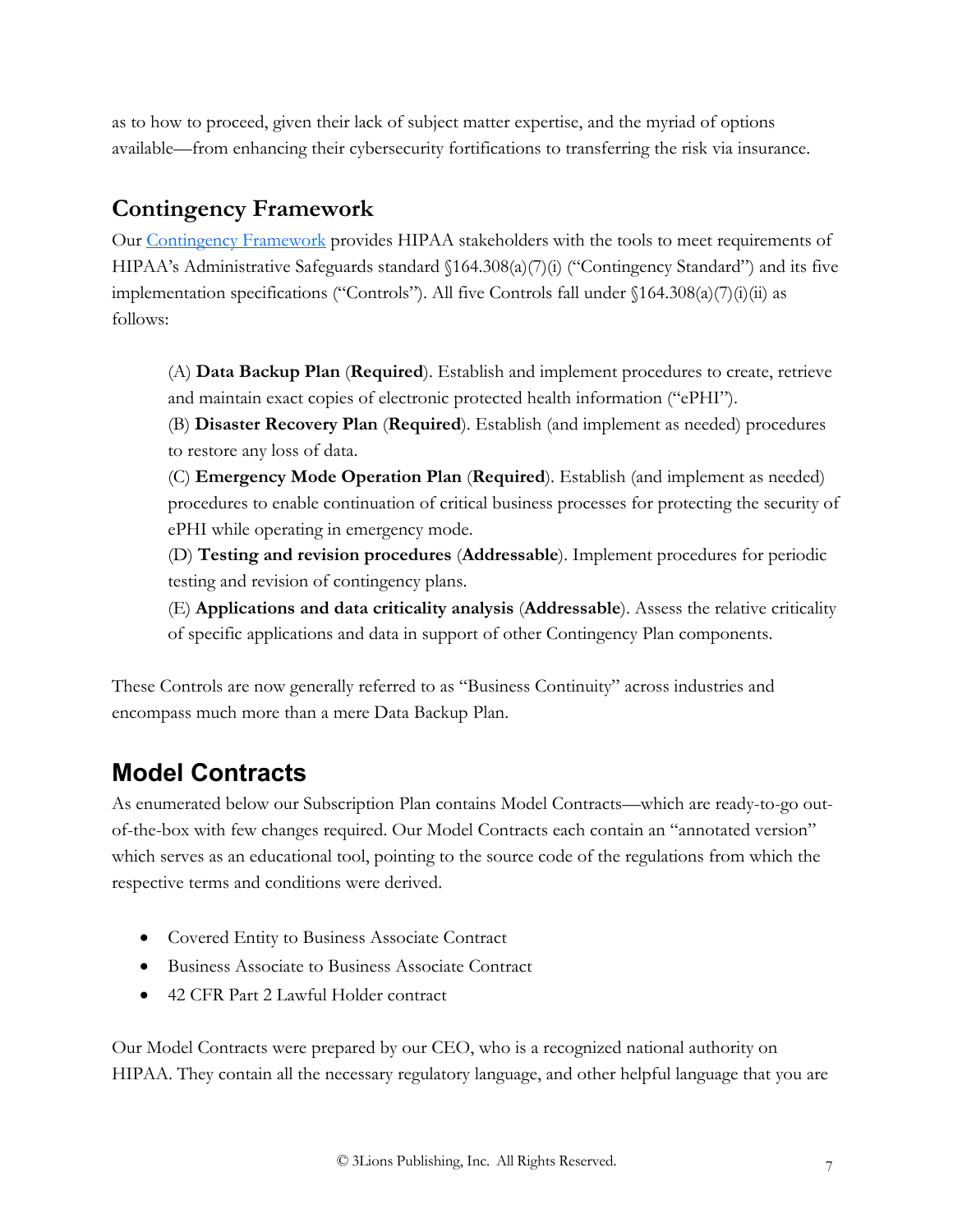unlikely to find elsewhere (e.g. the parties agreeing to a Breach Notification Communications Plan 30 days post execution).

## **Model Policies**

Our Subscription Plan comes with the following Model Policies that ready to use out-of-the box.

- Model Mobile Policy
- Model Privacy Rule Policy
- Model Notice of Privacy Practices
- Model Security Rule Policy
- Breach Notification Policy

We recommend that policies be distributed and signed by your entire Workforce after vetting with the executive management team. This seemingly simple step is often overlooked. Policies that are not read, understood, and approved are virtually worthless; representing nothing more than "flowery language" about what the organization *intends to do*. Workforce signatures *demonstrate* the organization's intent.

#### **Model Forms & Letters**

Our Subscription Plan contains many Model Forms mostly helpful for your Privacy Rule compliance initiative:

- PHI Patient Access Request Form
- PHI Patient Amendment Request Form
- PHI Patient Accounting Disclosures Request Form
- PHI Patient Restriction Request Form
- Workforce Sanction Form
- Business Partner Vetting Form
- Media Breach Notification Press Release
- Patient Breach Notification Letter
- Named Compliance Officer Letter